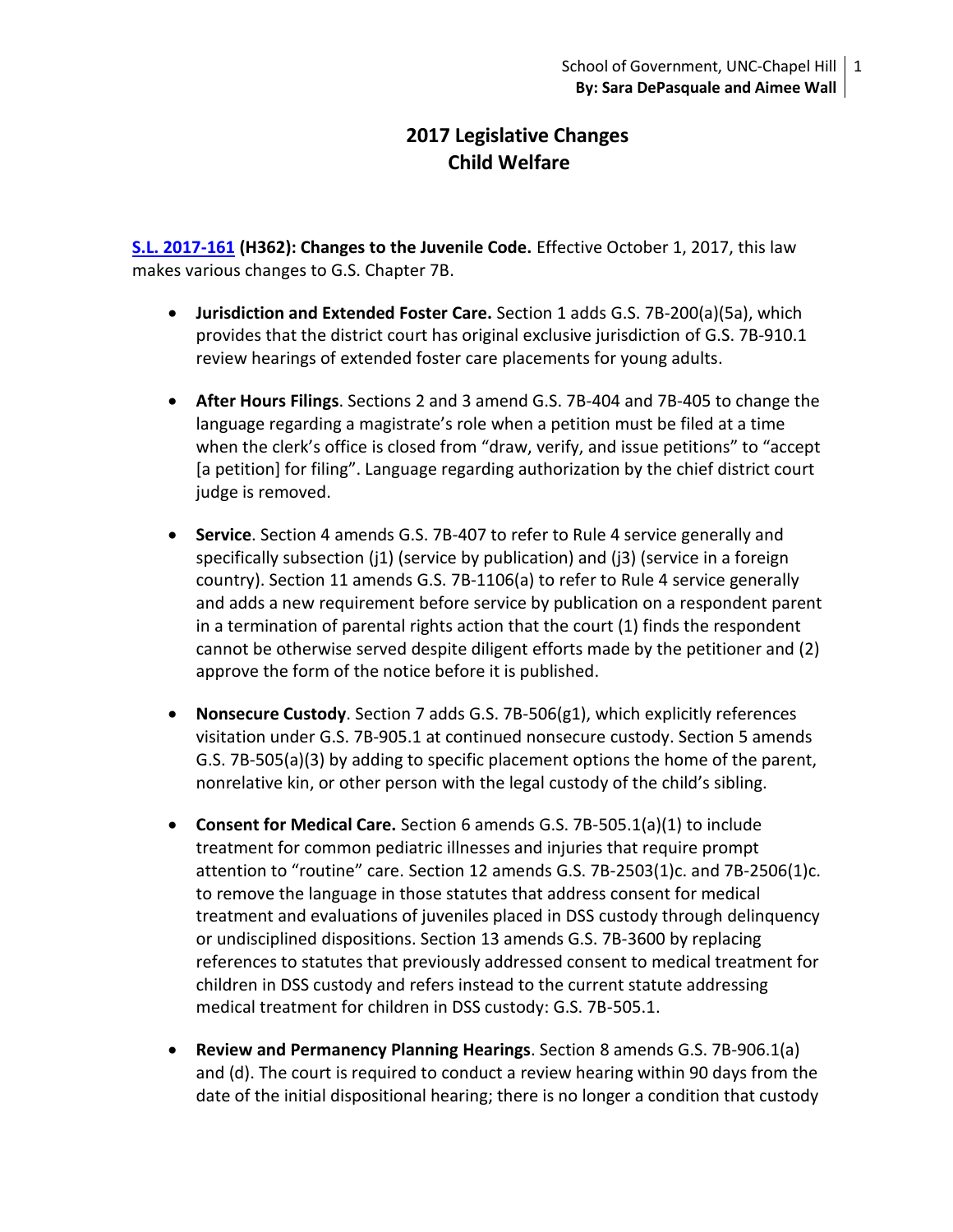be removed from a parent, guardian, or custodian for this review hearing. A permanency planning hearing must be scheduled within thirty days of the court finding at a review hearing that reasonable efforts would be unsuccessful or inconsistent with the juvenile's health and safety.

 **Post Termination of Parental Rights Review Hearings**. Section 8 adds G.S. 7B-906.1(o), stating that G.S. 7B-906.1 hearings and findings do not apply to post termination of parental rights (TPR) placement reviews. Section 9 amends G.S. 7B-908 to address when a post TPR review is required and refers to concurrent permanent plans.

**[S.L. 2017-41](http://www.ncleg.net/EnactedLegislation/SessionLaws/HTML/2017-2018/SL2017-41.html) (H630) (as amended by S.L. 2017-102): Rylan's Law/ Family and Child Protection and Accountability Act.** This session law is expansive in scope and addresses may different social services topics. Each topic is addressed separately below.

 **Part I. Regional Supervision and Collaboration.** This part focuses primarily on the need to (1) enhance state supervision of the administration of social services programs by the counties and (2) improve collaboration between counties. The N.C. Department of Health and Human Services (DHHS) is required to submit a plan for establishing regional offices to the General Assembly by November 15, 2018, with the expectation that the system of regional supervision will be operational by March 1, 2020.

In developing the plan, DHHS must take into consideration recommendations from the *Social Services Regional Supervision and Collaboration Working Group* (Working Group). The Working Group will have 18-members representing different groups and stakeholders, including legislators, DHHS, judiciary, county commissioners, social services directors, and social services attorneys. There will be two co-chairs, one from the Senate and one from the House of Representatives. The UNC School of Government is required to convene the Working Group, facilitate the meetings, and provide administrative and technical support to the effort. The co-chairs are authorized to establish ad hoc subcommittees to gather information from various experts and stakeholder organizations.

The Working Group is required to prepare two reports. The first is due by April 15, 2018 and must include recommendations regarding:

- o The size, number, and location of the regional state offices.
- o The allocation of responsibility between central/Raleigh, regional, and local/county officials in supervising and administering social services programs.
- o Methods for holding the regional offices accountable for performance and responsiveness.
- $\circ$  Information sharing between the regional offices and the boards of county commissioners regarding local department performance.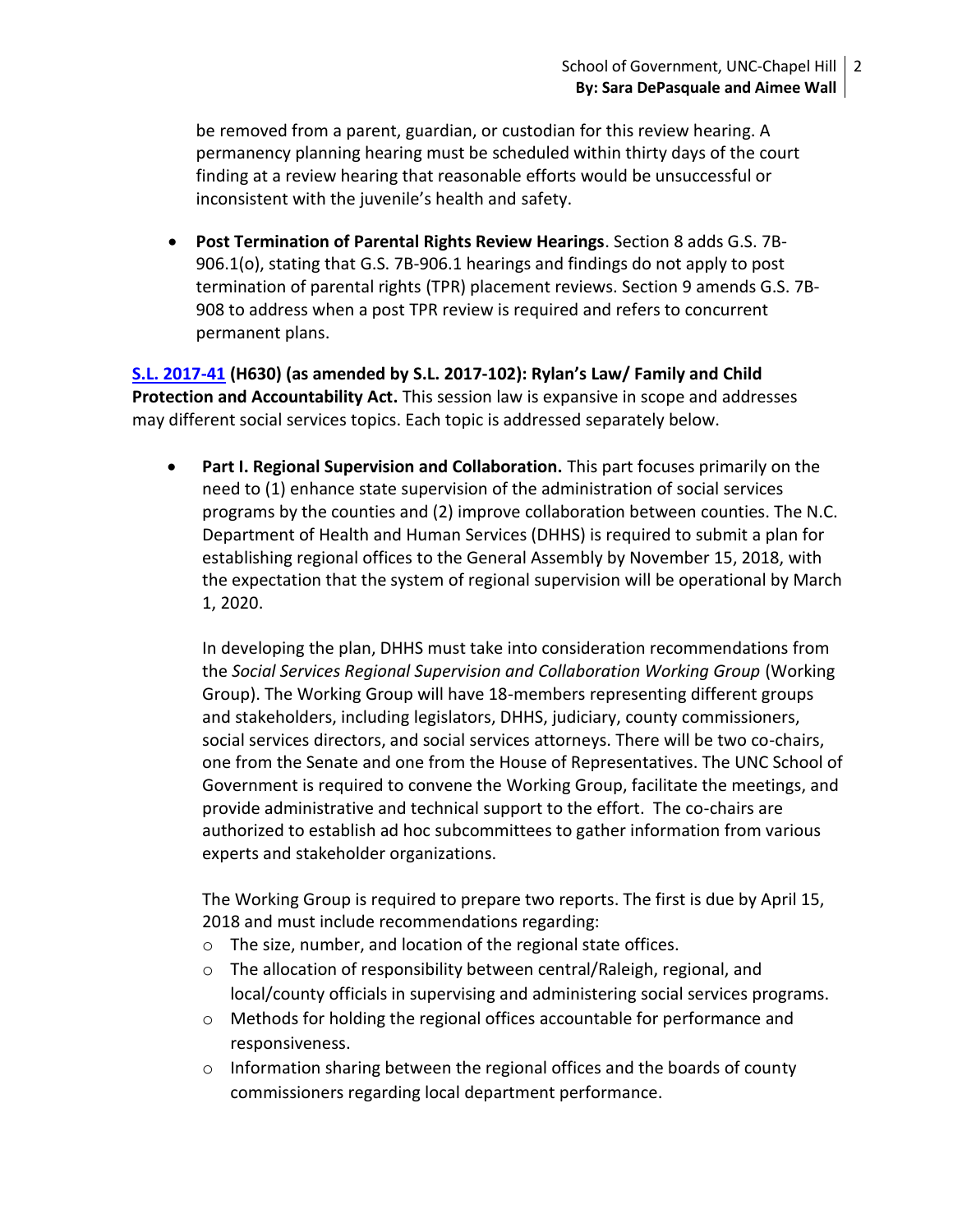$\circ$  Options for authorizing the board of county commissioners to intervene in program administration prior to the state assuming direct control of service delivery.

The second report is due by February 1, 2019 and must include:

- Recommendations regarding legislative and regulatory changes necessary to improve collaboration between counties. Specifically, the recommendations must address information sharing, conflicts of interest, and intercounty movement of clients.
- A vision for transitioning the State from a county-administered system to a regionally-administered system.

It is important to note that earlier versions of the legislation would have required the state to implement a regionally-administered social services system. The version of the law that was adopted requires regional *supervision*, and directs the working group to consider the issue of regional *administration.*

**Part II. Reforming State Supervision and Accountability.** This part directs the Office of State Budget and Management (OSBM), in consultation with DHHS, to contract with an outside organization (contractor) to develop a plan to reform the State supervision and accountability for the social services system. It identifies two components of the plan: system reform and child welfare reform. These components are described in more detail below. The contractor is required to submit a preliminary report to the General Assembly 180 days after the contract is finalized. After that report, the contractor must submit bimonthly progress reports. DHHS is required to submit preliminary recommendations for legislative change by October 1, 2018 and may submit supplemental recommendations as necessary.

# *System reform plan*

The contractor will be required to evaluate the role of the state, develop a new vision and strategic direction for the social services system, and develop a plan for reforming the overall system to improve outcomes, supervision, and accountability. It must also develop a plan related to data collection and use and create a Dashboard using data from the NC FAST system. The purpose of the Dashboard is to serve as a report card for the public to see how the local departments are performing. The contractor is also required to develop a plan for continuous quality improvement (CQI).

In the context of the system reform plan, the contractor will be required to review policies and procedures to identify changes necessary to support reform. It will also need to provide ongoing evaluation and oversight of DHHS's implementation of system reform.

### *Child welfare reform plan*

As part of the system reform plan, the contractor is also required to develop a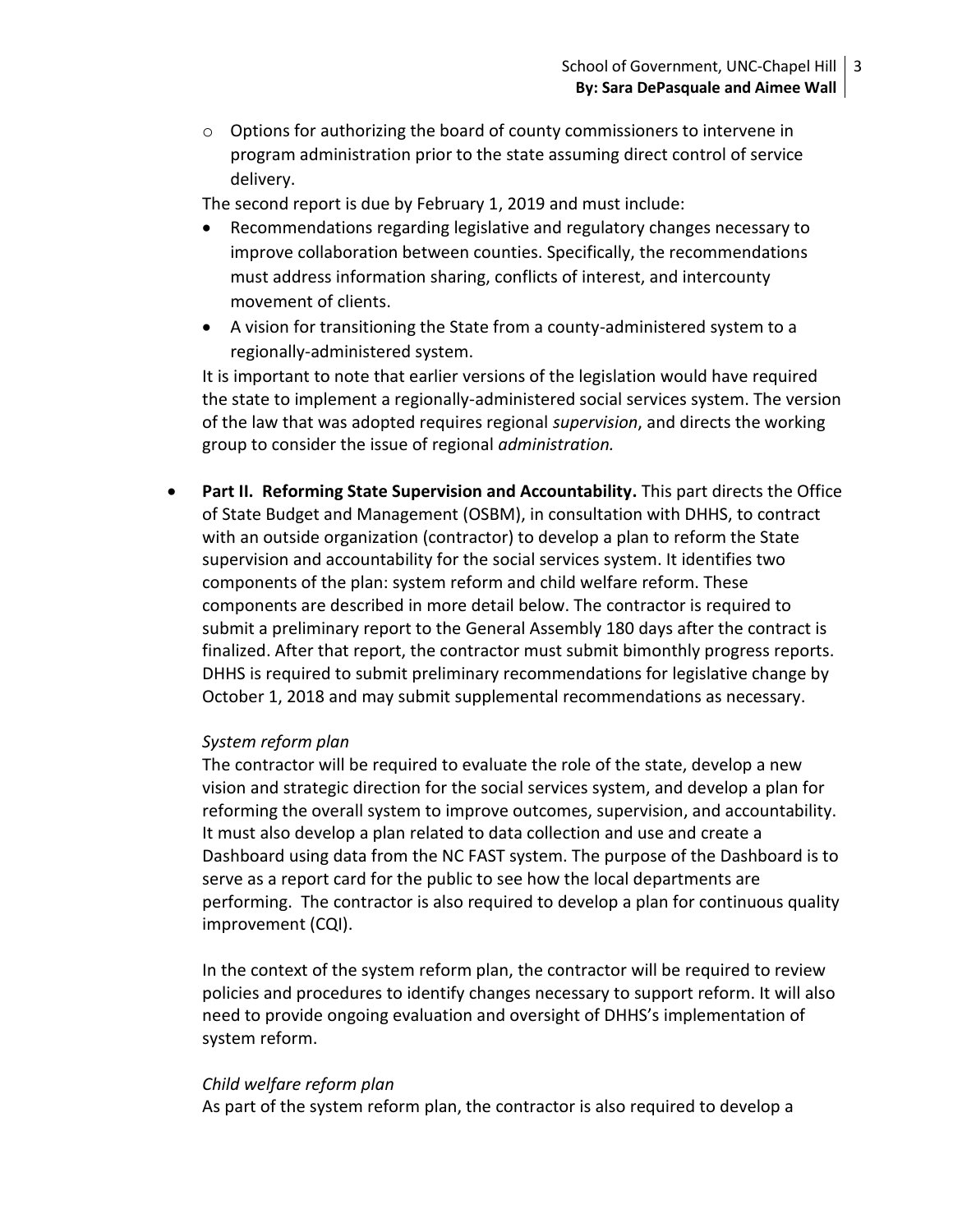specific plan focused on child welfare reform. The plan must include recommendations regarding child protective services, preventive and in-home services, child fatality oversight, placement, permanency, health, mental health, and educational services for children and families, services for older youth and those who have aged out, and staff training and compensation. It must also address a long list of specific practice-related issues.

**• Part III. County Contract/Corrective Action/State Intervention.** This part amends G.S. 108A-74, which is a statute that authorizes the state to intervene in county child welfare programs in certain circumstances. The amendments expand the scope of the statute beyond child welfare and also provide additional mechanisms for oversight and intervention.

# *Initial contracts (FY 2018-19 and FY 2019-20)*

Beginning next fiscal year (2018-19), counties will need to enter into a contract with the State that specifies (1) performance requirements and (2) administrative responsibilities. The contract will govern all social services programs other than medical assistance, which will include child welfare, adult protective services, public assistance, and child support enforcement. DHHS may develop a standardized contract for all 100 counties or it may develop contracts that are more tailored to the needs of individual counties.

The law does not include many details about the substance of the contract but it does require:

- o When possible, the performance requirements must be "based upon standardized metrics utilizing reliable data."
- $\circ$  The administrative responsibilities must address, at a minimum, staff training, data submission, and communication with DHHS.

The agreement may also authorize DHHS to withhold State or federal funds in the event of noncompliance.

# *Contracts beginning FY 2020-21*

Beginning in FY 2020-21, there are some changes to the contract specifications and the consequences for noncompliance.

- o The details described above are unchanged except that the performance requirements required in the contract must be based on data in the Dashboard developed by the contractor (see Part II, above) and other reliable data.
- o If a department fails to comply with the contract or applicable law for 3 consecutive months or for 5 months within any consecutive 12-month period, DHHS and the department must enter into a corrective action plan.
- $\circ$  If the department fails to complete the corrective action plan, DHHS must direct the regional office to temporarily assume all or part of the department's social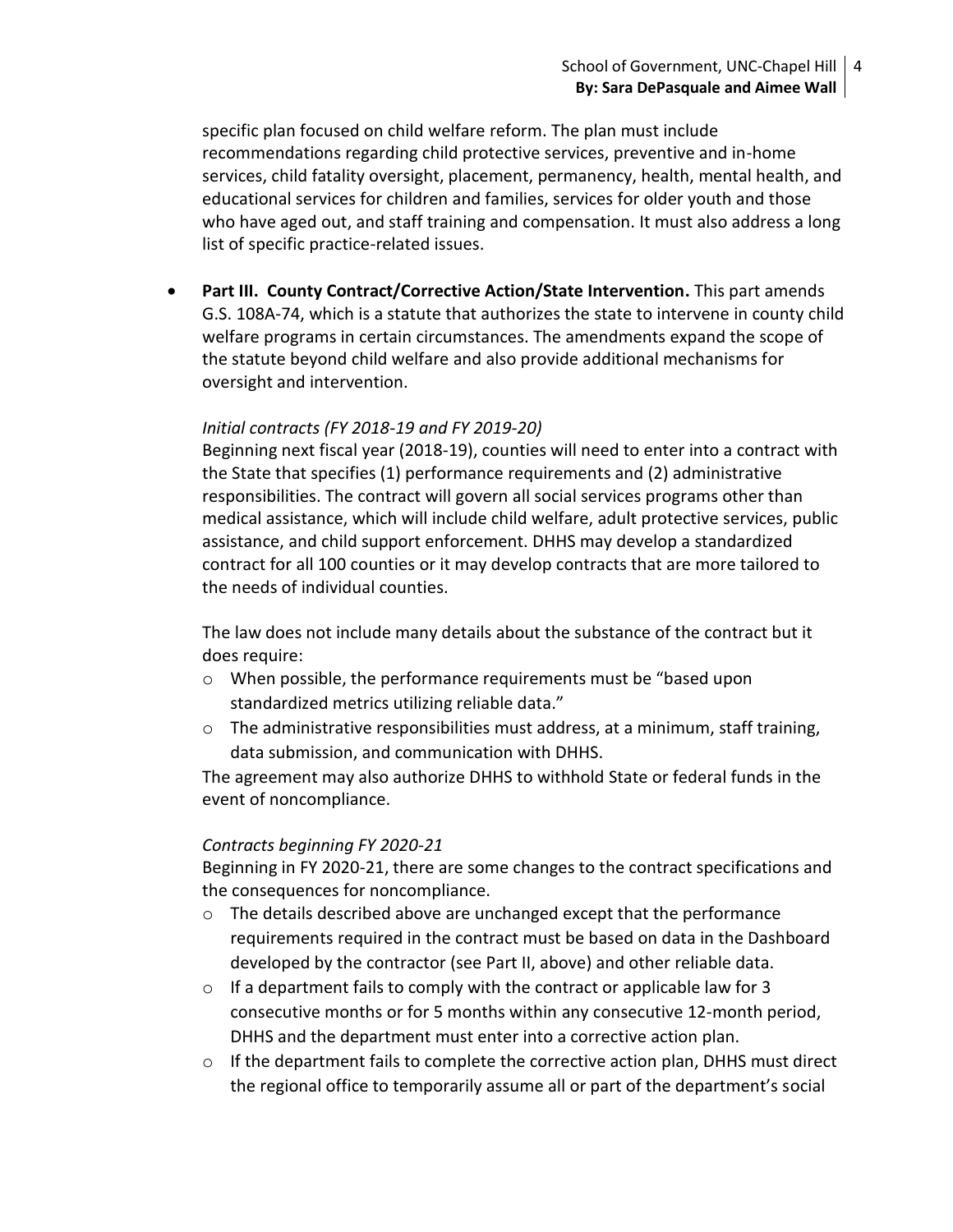services administration. Prior to doing so, DHHS must provide 30 days' notice to the board of county commissioners, department, county manager, and board of social services.

 $\circ$  Once DHHS determines that the department is able to meet performance requirements, it must restore administrative responsibilities to the department. Prior to doing so, it must provide notice to county officials.

DHHS is required to submit various reports over time to the General Assembly regarding the contracts and corrective action.

- **Part IV. Regional Social Services Departments.** As mentioned above, earlier versions of the legislation would have required a new system of regional social services departments. The version that was enacted directs the Working Group to broadly consider the idea of regionalization and also authorizes counties to create regional departments on their own initiative beginning in March 2019. Some highlights about regional departments:
	- $\circ$  They may provide the full array of social services or limit the scope to one or more selected programs or services. For example, a group of counties could decide to create a regional department that is focused only on child support enforcement.
	- $\circ$  They will be public authorities, which means they will be separate legal entities from the county. They will have independent authority related to budgeting, contracting, personnel, etc.
	- o Boards of county commissioners, together with the social services governing board, will have the authority to decide whether to create or join a regional department. The board or boards of county commissioners will have the exclusive authority to decide whether to withdraw from or dissolve a regional department. Withdrawals and dissolutions may be effective only at the end of a fiscal year.
	- o They must maintain a physical presence in each county.
	- $\circ$  Participating counties are required to contribute financially to the regional department. The Social Services Commission is required to adopt rules governing financial contributions.
	- $\circ$  They will have a governing board that is appointed by a combination of county commissioners, the Social Services Commission, and the sitting members.
	- $\circ$  They will have a director who has the same powers and duties as a county social services director, as well as the authority to enter into contract.

The session law included several conforming amendments to other statutes to accommodate the concept of a multi-county social services agency. One of the most significant changes was to G.S. 7B-400(a), which was amended to provide that

(1) a proceeding may be commenced in the judicial district where the juvenile resides or is present *at the time the petition is filed* and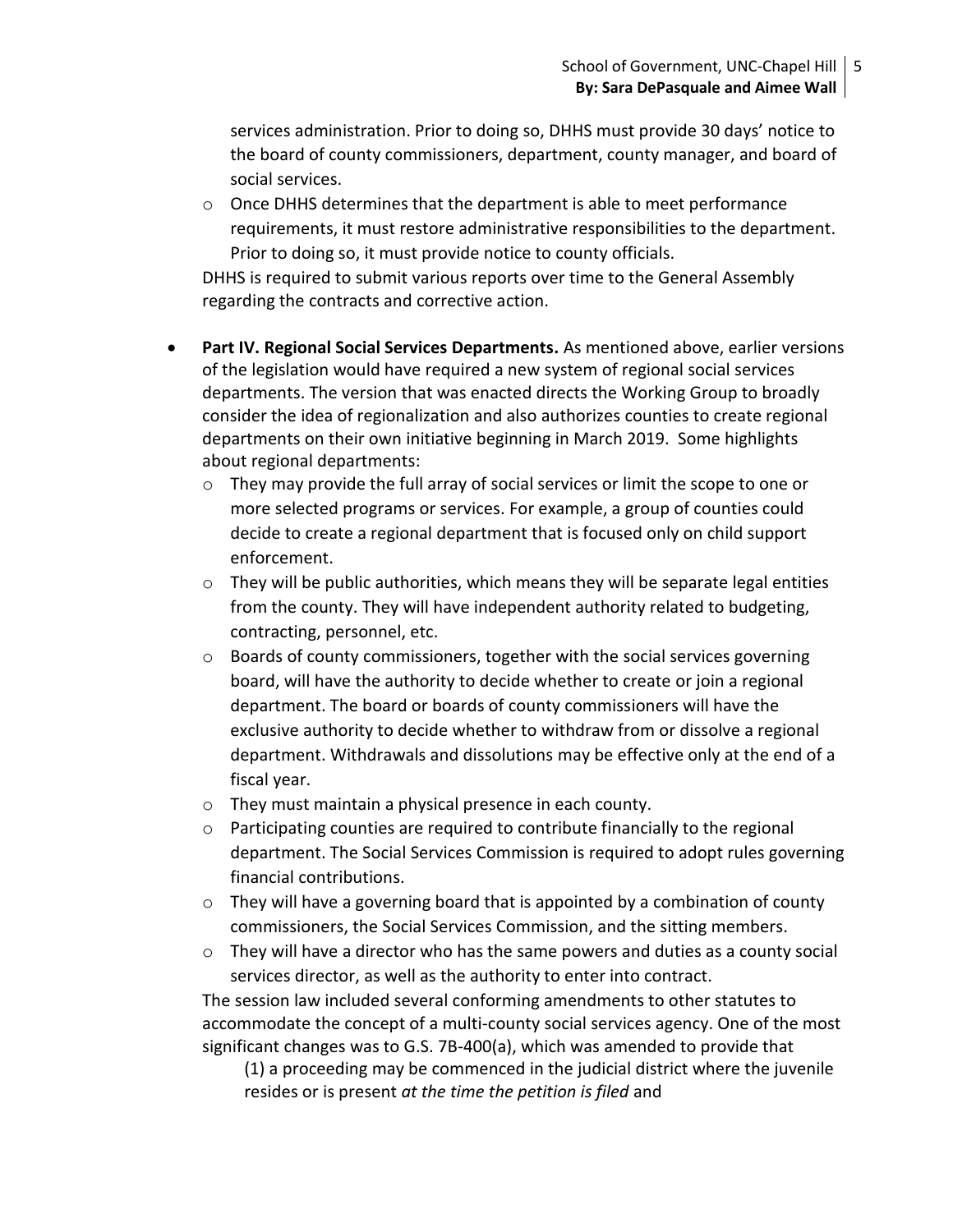(2) if a regional department includes more than one judicial district, the department must file in the district where the child resides or was present *when the report was received*.

Like the other provisions in this Part, this amendment is effective March 1, 2019.

**• Part V. Child Well-Being Transformation Council.** Effective immediately, the state is required to establish a new 17-member Child Well-Being Transformation Council that must focus on improving coordination, collaboration, and communication among agencies and organizations that provide public services to children. Membership of the group is prescribed in the law and includes representatives from different public and private stakeholders. The Legislative Services Commission will be responsible for staffing the Council.

The Council is required to focus initially on

- o identifying the relevant child-serving agencies and organizations;
- o identifying problems with coordination, collaboration, and communication in child welfare; and
- o researching the role of entities like the Council in other states.

After March 1, 2020, the Council is charged with monitoring the reforms that will be underway, identifying gaps in coordination, collaboration, and communication, and recommending changes necessary to remedy the gaps.

- **Part VI. Driver's License Pilot Project.** Part VI is effective July 1, 2017 and requires NC DHHS to establish a two-year pilot program that reimburses on a first-come, first-served basis youth and caregivers' costs associated with the youth in care obtaining a driver's license. Expenses include driver's education, driver license fees, and automobile insurance. The Division of Social Services must report on the pilot project to the Joint Legislative Oversight Committee on Health and Human Services by March 1, 2018.
- **Part VII. Pilot Waiver for IAFT Foster Parents.** DHHS is required to establish a pilot program that waives the work requirement for foster parents of children who require Intensive Alternative Family Treatment (IAFT) in an effort to reduce placement disruptions for these children with high special needs. Participating LME/MCOs must submit a report of required measured outcomes to the Division of Social Services, comparing whether there is improved placement stability and compliance with threshold target measures for treatment goal achievement and the use of higher level hospital beds. The Division of Social Services must submit a report to the Joint Legislative Oversight Committee on Health and Human Services by December 1, 2018.
- **Part VIII. Termination of Parental Rights/Appeals.** Part VIII amends G.S. 7B-1001 and S.L. 2017-7\*. These changes are effective for appeals filed on or after January 1, 2019. G.S. 7B-1001(a1) is a new subsection making an appeal by right of the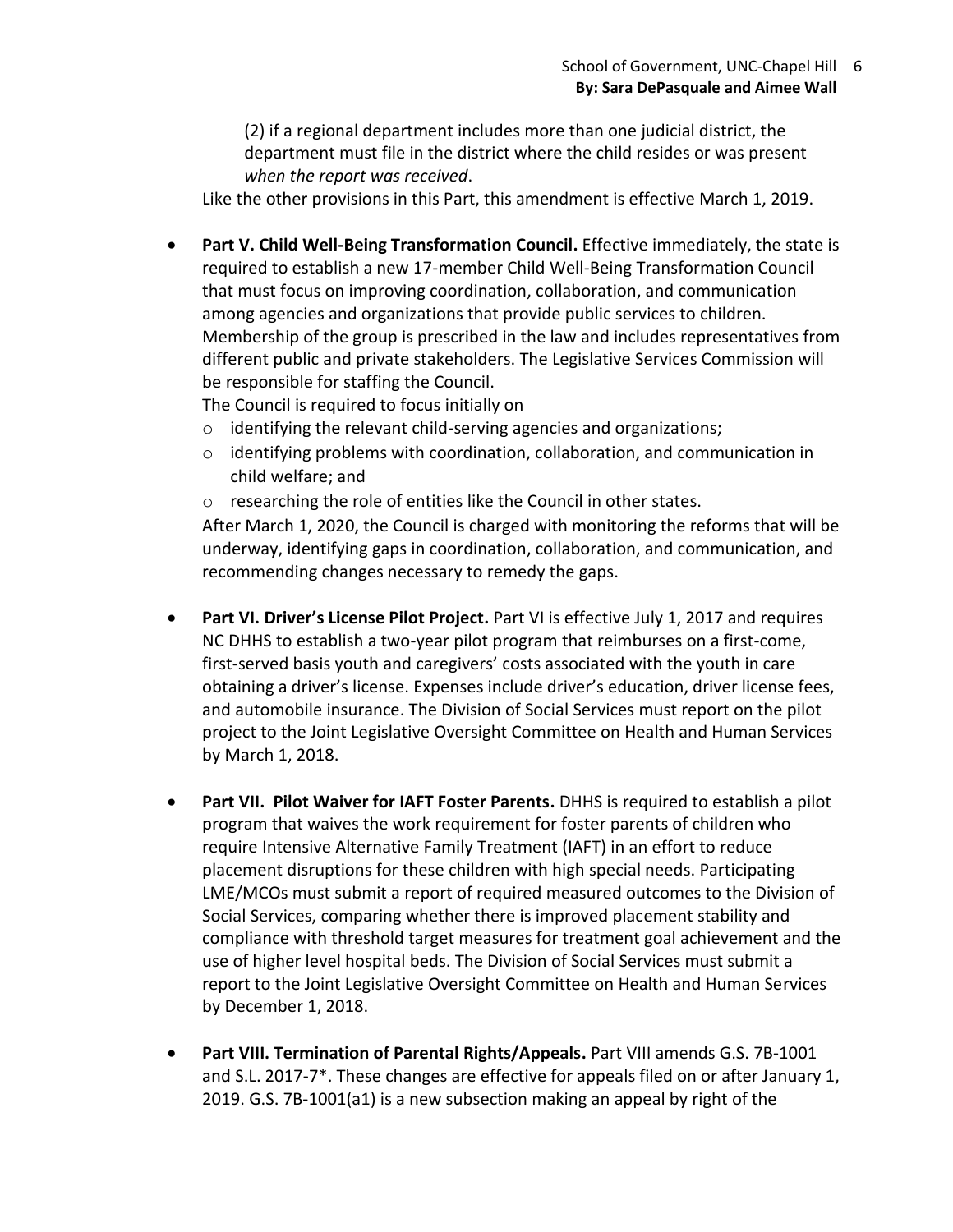following orders directly to the North Carolina Supreme Court:

- o an order granting or denying a termination of parental rights (TPR) and
- $\circ$  a G.S. 7B-906.2 order that eliminates reunification as a concurrent permanent plan when a TPR has been filed within 65 days of the entry and service of that order and the TPR is granted and timely appealed.

G.S. 7B-1001(a)(5) is amended to specify the written procedural requirements for an appeal of an order eliminating reunification as a concurrent permanent plan when a TPR has not been filed within 65 days (reducing the time from 180 days) from the entry and service of that order.

- **•** Part IX. Reducing the Time Period for Foster Care Licensure. Effective June 21, 2017, DHHS is required to grant or deny an application for a foster care license within three months from the date of application. The agency must also examine other time frames for processing foster care applications to reduce the time to approve or deny the application.
- **Part X. DSS Observation before Reunification (Rylan's Law).** Effective June 21, 2017, Part X amends G.S. 7B-903.1(c) requiring DSS to observe and provide documentation of at least two visits between the child and the removal parent, guardian, custodian, or caretaker before recommending to the court the child's return of physical custody to such person.

\***[S.L. 2017-7](http://www.ncleg.net/EnactedLegislation/SessionLaws/HTML/2017-2018/SL2017-7.html) (H239) (as amended by 2017-41 section 8.(a) and S.L. 2017-102 section 40.(f)): Reduce Court of Appeals to 12 Judges.** This act amends G.S. 7A-27 and 7B-1001. Effective for appeals filed on or after January 1, 2019, appeals of orders granting or denying a termination of parental rights are made by right directly to the North Carolina Supreme Court.

**[S.L. 2017-102](http://www.ncleg.net/Sessions/2017/Bills/House/PDF/H229v4.pdf) (H229): GSC Technical Corrections 2017**. Effective July 12, 2017, Section 35 adds subdivisions (16) and (17) to G.S. 12-3, rules for statutory construction. The terms "husband and wife", "man and wife", "woman and husband" or other terms suggesting two individuals who are then lawfully married to each other must be construed to include any two individuals who are then lawfully married to each other. "Widow" or "widower" refers to the surviving spouse of a deceased individual.

**[S.L. 2017-57](http://www.ncleg.net/EnactedLegislation/SessionLaws/HTML/2017-2018/SL2017-57.html) (S257): Appropriations Act of 2017.** Subpart 12C addresses the Department of Health and Human Services Division of Social Services and is effective July 1, 2017. It has many provisions addressing the Division of Social Services, one of which is summarized here.

 **State Indian Tribes.** Section 11C.7.(a) allocates \$60,000 a year this biennium for a collaboration between the Division of Social Services and the NC State Commission on Indian Affairs to assist in (1) the recruitment of foster parents, (2) increasing